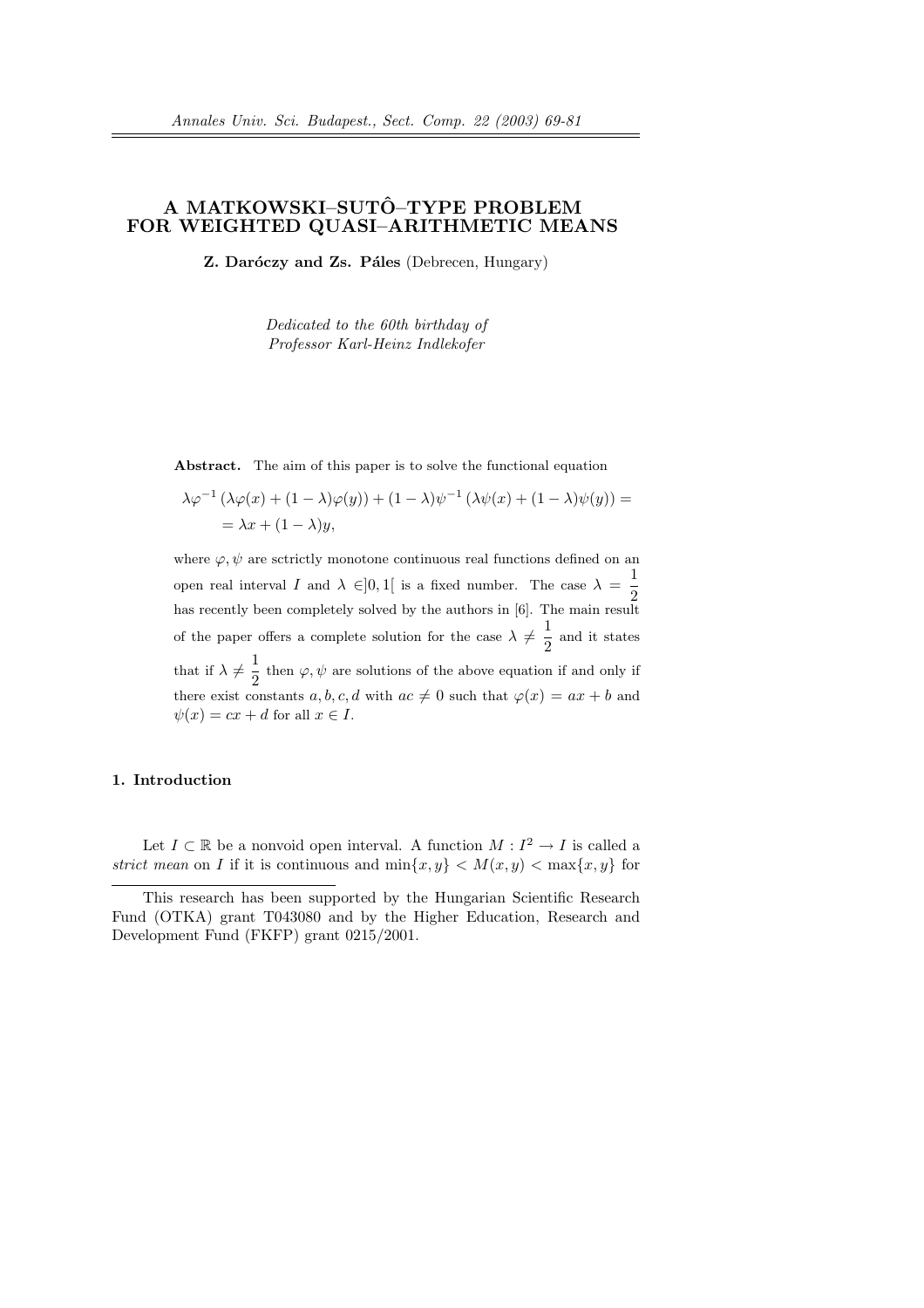all  $x, y \in I$ ,  $x \neq y$ . Let  $M_i : I^2 \to I$   $(i = 1, 2)$  be strict means. For any fixed  $x, y \in I$ , we define the Gauss-iteration in the following way

$$
x_1 := x
$$
,  $y_1 := y$ ,  
\n $x_{n+1} := M_1(x_n, y_n)$ ,  $y_{n+1} := M_2(x_n, y_n)$   $(n \in \mathbb{N})$ .

It is known ([1],[6]) that, for any  $x, y \in I$ , the limit  $M_3(x, y) = \lim_{n \to \infty} x_n =$  $=\lim_{n\to\infty}y_n$  exists, and  $M_1\otimes M_2:=M_3:I^2\to I$  is a strict mean on I called the Gauss-composition of  $M_1$  and  $M_2$ .

Denote by  $\mathcal{CM}(I)$  the class of continuous and strictly monotone functions defined on the interval I. A function  $M: I^2 \to I$  is called a weighted quasi*arithmetic mean* on I if there exist  $0 < \lambda < 1$  and  $\varphi \in \mathcal{CM}(I)$  such that

(1.1) 
$$
M(x,y) = \varphi^{-1} \left( \lambda \varphi(x) + (1 - \lambda) \varphi(y) \right) =: A_{\varphi}(x,y;\lambda)
$$

for all  $x, y \in I$  (see [8], [15], [6]). The number  $\lambda$  in (1.1) is called the weight and the function  $\varphi$  is said to be the *generating function*. Let  $0 < \lambda < 1$  be a fixed number and  $M_i$  (i = 1, 2, 3) be *weighted quasi-arithmetic means* on I with the same weight  $\lambda$ . Our main concern is to find conditions so that

$$
(1.2) \t\t M_3 = M_1 \otimes M_2
$$

be an identity on  $I^2$ . In the particular case  $\lambda = \frac{1}{2}$  $\frac{1}{2}$  we have recently determined all the solutions in full generality in [6].

In order to solve the problem  $(1.2)$ , we need to study the functional equation

(1.3) 
$$
\lambda A_{\varphi}(x, y : \lambda) + (1 - \lambda) A_{\psi}(x, y; \lambda) = \lambda x + (1 - \lambda) y \quad (x, y \in I),
$$

where  $\varphi, \psi \in \mathcal{CM}(I)$  are unknown functions. The case  $\lambda = \frac{1}{2}$  $\frac{1}{2}$  is called the Matkowski-Sutô problem (cf. [16], [17], [11], [3], [4], [5]). When  $\lambda \neq \frac{1}{2}$  $\frac{1}{2}$ , the continuously differentiable solutions of (1.3) were determined in [7].

Our approach is analogous to that of followed in [6]. First we prove certain regularity properties of the functions satisfying (1.3). Based on this and also applying the extension theorem known from [2], we then obtain the complete solution of the problem described above.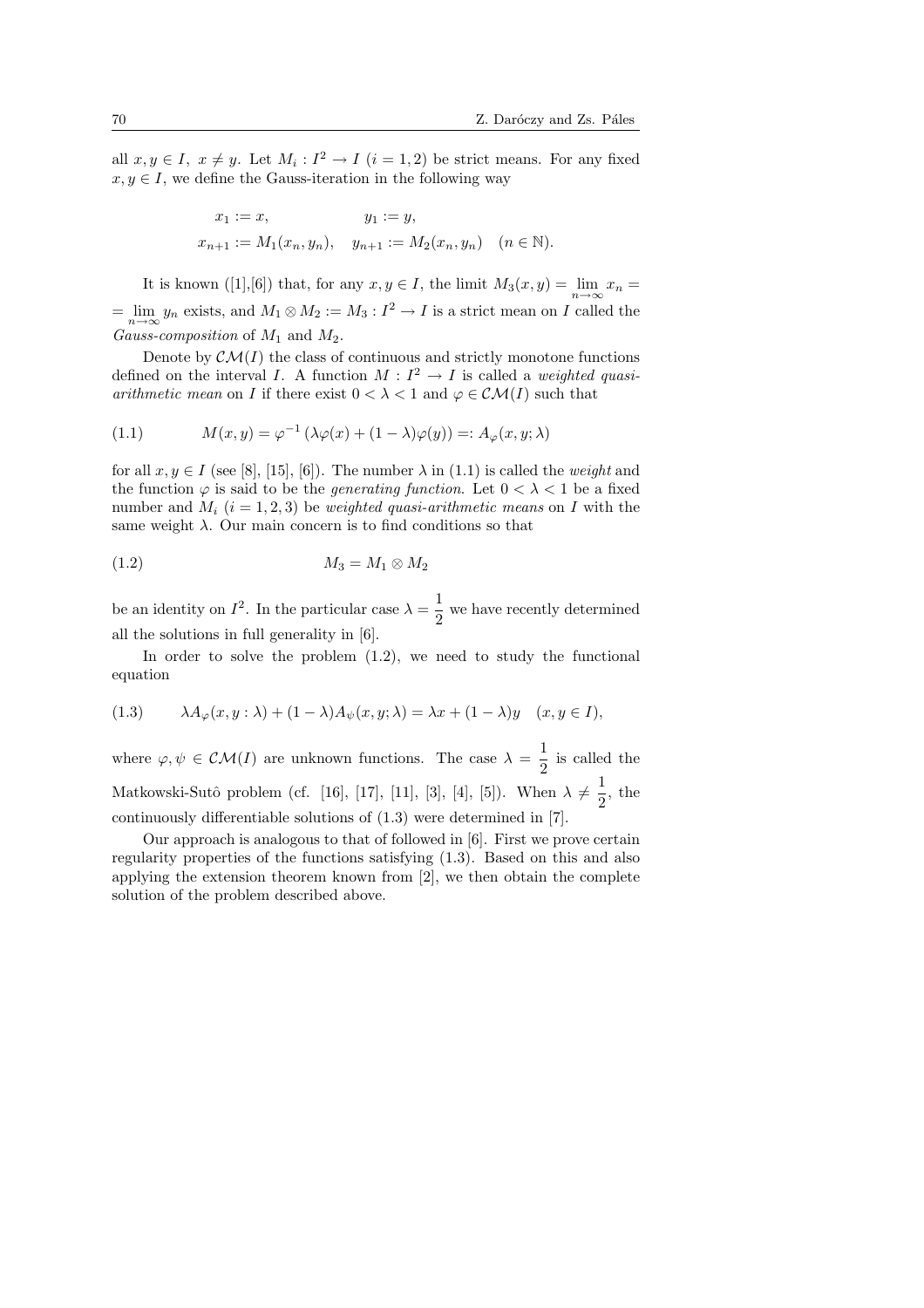## 2. The locally Lipschitz property of solutions

Let  $0 < \lambda < 1$  and let  $\varphi, \psi \in \mathcal{CM}(I)$  be solutions for (1.3). Our aim is to prove that  $\varphi, \varphi^{-1}, \psi, \psi^{-1}$  are locally Lipschitz functions on their domains.

**Definition 2.1.** Let  $J \subset \mathbb{R}$  be a nonvoid open interval and  $f : J \to \mathbb{R}$ . We say that the function f is locally Lipschitz in J if, for any  $u_0 \in J$ , there exist constants  $\delta > 0$  and  $L > 0$  such that  $U := |u_0 - \delta, u_0 + \delta| \subset J$  and, for all  $u, v \in U$ ,

$$
|f(u) - f(v)| \le L|u - v|.
$$

The following theorem plays an important role in our investigations.

**Theorem 2.2.** Let  $f: J \to \mathbb{R}$  ( $J \subset \mathbb{R}$  is a nonvoid open interval) be a strictly monotone increasing and continuous function such that, for all  $v \in J$ , the map

$$
u \longmapsto f(u) - f(\lambda u + (1 - \lambda)v) \quad (u \in J)
$$

is strictly monotone increasing. Then f and its inverse  $f^{-1}$  are Lipschitz functions on their domains  $J$  and  $f(J)$ , respectively.

**Proof.** For the case  $\lambda = \frac{1}{2}$  $\frac{1}{2}$ , the proof can be found in [6]. In the more general case  $0 < \lambda < 1$  (including also the case  $\lambda = \frac{1}{2}$  $\frac{1}{2}$ ) the result follows from a more general result stated in [14, Theorem 3].

**Theorem 2.3.** Let  $0 < \lambda < 1$  and  $\varphi, \psi \in \mathcal{CM}(I)$  be solutions for the functional equation (1.3). Then  $\varphi, \varphi^{-1}, \psi, \psi^{-1}$  are locally Lipschitz functions on their domains.

**Proof.** It is sufficient to prove the statement for the functions  $\varphi, \varphi^{-1}$ because the role of functions  $\varphi$  and  $\psi$  can be interchanged. Applying (1.3) with the substitutions  $u = \varphi(x)$ ,  $v = \varphi(y)$   $(u, v \in J := \varphi(I))$  we deduce the equation

(2.1) 
$$
(1 - \lambda)\psi^{-1}(\lambda \psi \circ \varphi^{-1}(u) + (1 - \lambda)\psi \circ \varphi^{-1}(v)) =
$$

$$
= \lambda \varphi^{-1}(u) + (1 - \lambda)\varphi^{-1}(v) - \lambda \varphi^{-1}(\lambda u + (1 - \lambda)v)
$$

for all  $u, v \in J$ . Without loss of generality, we can assume that  $\varphi$  and  $\psi$  are strictly *increasing* functions. Then, for each fixed  $v$ , the left hand side of  $(2.1)$ is strictly increasing function of  $u$ , which results that the right hand side of (2.1) should also be strictly increasing in u. Therefore, for each fixed  $v \in J$ ,

$$
u \longmapsto \varphi^{-1}(u) - \varphi^{-1}(\lambda u + (1 - \lambda)v) \quad (u \in J)
$$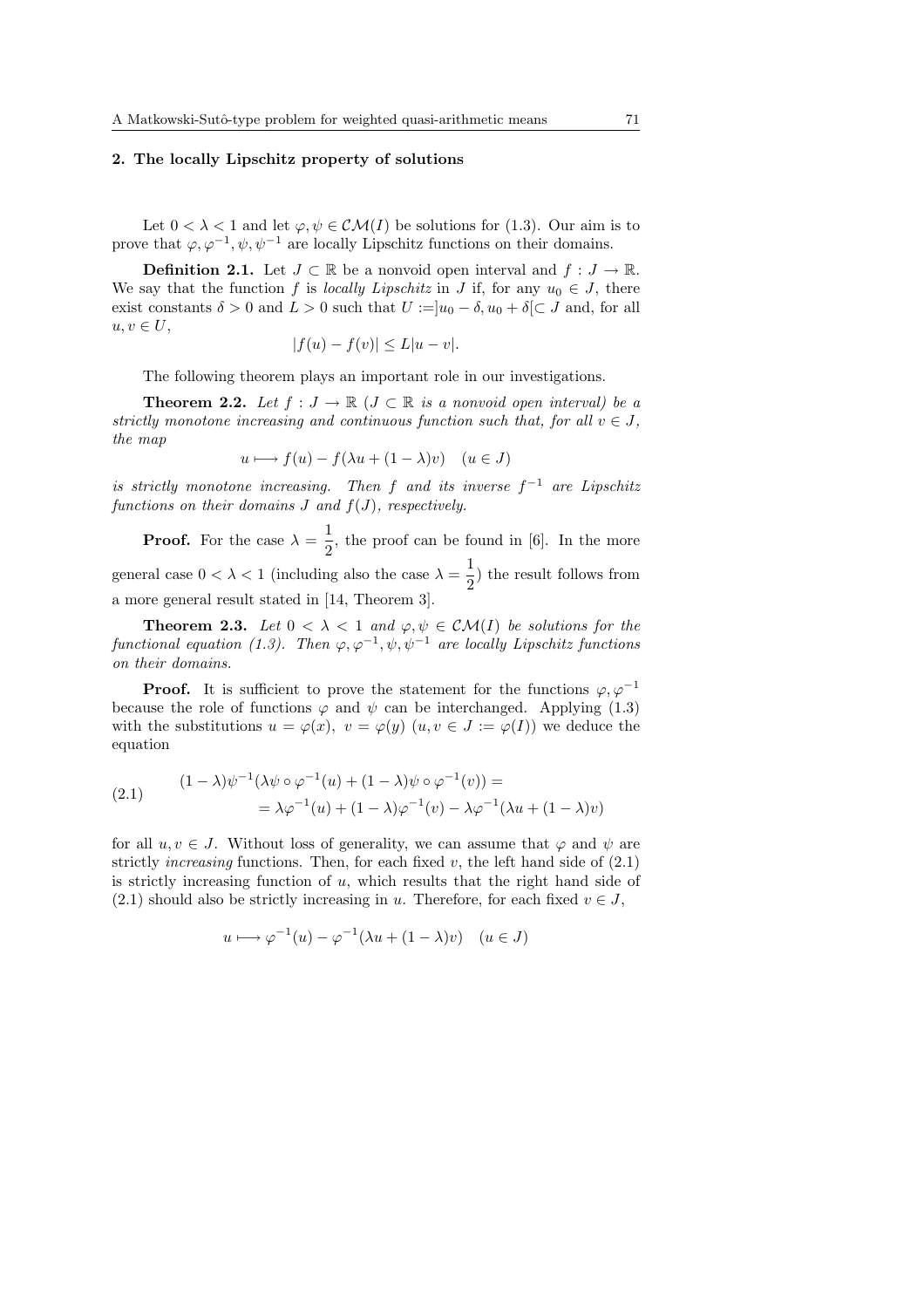is a strictly increasing function. Hence, in virtue of Theorem 2.2,  $\varphi^{-1}$  and  $\varphi$ are locally Lipschitz functions on J and on  $I = \varphi^{-1}(J)$ , respectively.

Corollary 2.4. If  $\varphi, \psi \in \mathcal{CM}(I)$  are solutions of (1.3) and  $\varphi$  (or  $\psi$ ) is differentiable at a point  $x_0 \in I$ , then  $\varphi'(x_0) \neq 0$  (or  $\psi'(x_0) \neq 0$ ).

Proof. See Corollary 4.4 of Theorem 4.3 in [6].

#### 3. Differentiability of solutions

Suppose that  $\varphi, \psi \in \mathcal{CM}(I)$  are *increasing* functions satisfying equation (1.3). Let

$$
x := \varphi^{-1}(t + (1 - \lambda)s), \quad y := \varphi^{-1}(t - \lambda s),
$$

where  $t \in J := \varphi(I)$  and

$$
s\in \left(\frac{J-t}{1-\lambda}\right)\bigcap \left(\frac{t-J}{\lambda}\right):=J_{t,\lambda}
$$

are arbitrary elements. Then equation (1.3) yields that, for any  $t \in J := \varphi(I)$ and for any  $s \in J_{t,\lambda}$ ,

(3.1) 
$$
\lambda \varphi^{-1}(t) = \lambda \varphi^{-1}(t + (1 - \lambda)s) + (1 - \lambda)\varphi^{-1}(t - \lambda s) - (1 - \lambda)\psi^{-1}[\lambda h(t + (1 - \lambda)s) + (1 - \lambda)h(t - \lambda s)],
$$

where  $h := \psi \circ \varphi^{-1}$ .

**Definition 3.1.** Let  $f: J \to \mathbb{R}$  be an arbitrary function and  $0 < \lambda < 1$  be fixed. An element  $t \in J$  is said to be a *point of*  $\lambda$ -symmetry for f, in notation  $t \in \sigma_{\lambda}(f)$ , if the identity

(3.2) 
$$
\lambda f(t + (1 - \lambda)s) + (1 - \lambda)f(t - \lambda s) = f(t)
$$

holds true for all  $s \in J_{t,\lambda}$ .

**Lemma 3.2.** If  $F: J \to \mathbb{R}$  is a continuous function then  $\sigma_{\lambda}(F)$  is closed in J.

**Proof.** The proof of this obvious statement is analogous to that of [6, Lemma 4.6 concerning the case  $\lambda = \frac{1}{2}$  $\frac{1}{2}$ .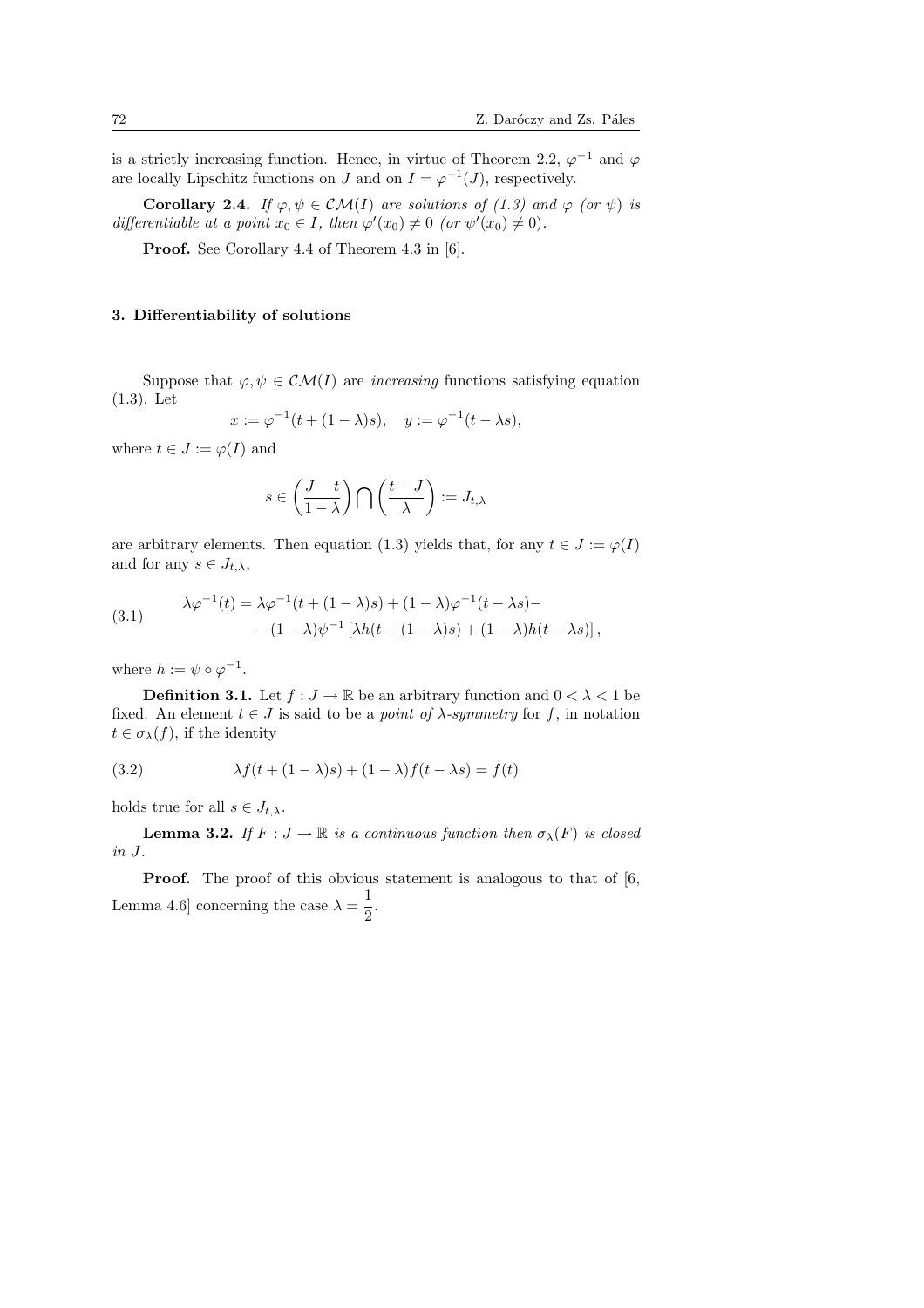**Lemma 3.3.** Let  $0 < \lambda < 1$  and  $\varphi, \psi \in \mathcal{CM}(I)$  be solutions of (1.3). Then  $\sigma_{\lambda}(h) = \sigma_{\lambda}(\varphi^{-1}),$  where  $h := \psi \circ \varphi^{-1}.$ 

**Proof.** We have that, for any  $t \in J := \varphi(I)$  and  $s \in J_{t,\lambda}$ , (3.1) holds. If  $t \in \sigma_{\lambda}(h)$  then, by (3.1), we obtain

$$
\lambda \varphi^{-1}(t) = \lambda \varphi^{-1}(t + (1 - \lambda)s) + (1 - \lambda)\varphi^{-1}(t - \lambda s) - (1 - \lambda)\psi^{-1} \circ h(t),
$$

and since  $\psi^{-1} \circ h(t) = \varphi^{-1}(t)$  holds, it follows that  $t \in \sigma_{\lambda}(\varphi^{-1})$ .

Conversely, if  $t \in \sigma_{\lambda}(\varphi^{-1})$ , then, by  $(3.1)$ ,

$$
\varphi^{-1}(t) = \psi^{-1}(\lambda h(t + (1 - \lambda s)) + (1 - \lambda)h(t - \lambda s)),
$$

whence we obtain that  $t \in \sigma_{\lambda}(h)$ .

**Theorem 3.4.** If  $0 < \lambda < 1$  and  $\varphi, \psi \in \mathcal{CM}(I)$  are solutions of (1.3) then  $\varphi^{-1}$  is differentiable at any point  $t_0 \in J \backslash \sigma_\lambda(\varphi^{-1})$ .

**Proof.** Without loss of generality we can assume that  $\varphi$  and  $\psi$  are *increasing* functions. If  $J\backslash \sigma_\lambda(\varphi^{-1}) \neq \emptyset$  then let  $t_0 \in J\backslash \sigma_\lambda(\varphi^{-1})$  be arbitrary. For an arbitrary function  $g: J_{t_0,\lambda} \to \mathbb{R}$  denote by  $N_g$  the set of points  $s \in J_{t_0,\lambda}$ at which  $g$  is not *differentiable*. Define the following functions

$$
g_1(s) := \varphi^{-1}(t_0 + (1 - \lambda)s),
$$
  
\n
$$
g_2(s) := \varphi^{-1}(t_0 - \lambda s),
$$
  
\n
$$
g_3(s) := h(t_0 + (1 - \lambda)s),
$$
  
\n
$$
g_4(s) := h(t_0 - \lambda s)
$$

for all values  $s \in J_{t_0,\lambda}$ . Since  $\varphi^{-1}$  and h are strictly monotone functions, therefore, by Lebesgue's theorem on the almost everywhere differentiability of monotone functions, each  $N_{g_i}$   $(i = 1, 2, 3, 4)$  is a null set, that is, the set

$$
N := \bigcup_{i=1}^4 N_{g_i} \subset J_{t_0,\lambda}
$$

is of measure zero. Since  $t_0 \notin \sigma_\lambda(\varphi^{-1})$  thus, by Lemma 3.3,  $t_0 \notin \sigma_\lambda(h)$ . Therefore, the function

$$
h_{t_0}(s) := \lambda h(t_0 + (1 - \lambda)s) + (1 - \lambda)h(t_0 - \lambda s) \quad (s \in J_{t_0, \lambda})
$$

is not constant, which yields that its image is a *proper interval*  $H_0 := h_{t_0}(J_{t_0,\lambda}).$ 

Let the set  $C$  be defined in the following way:

$$
C := \{ u \in H_0 \mid \psi^{-1} \text{ is not differentiable at } u \}.
$$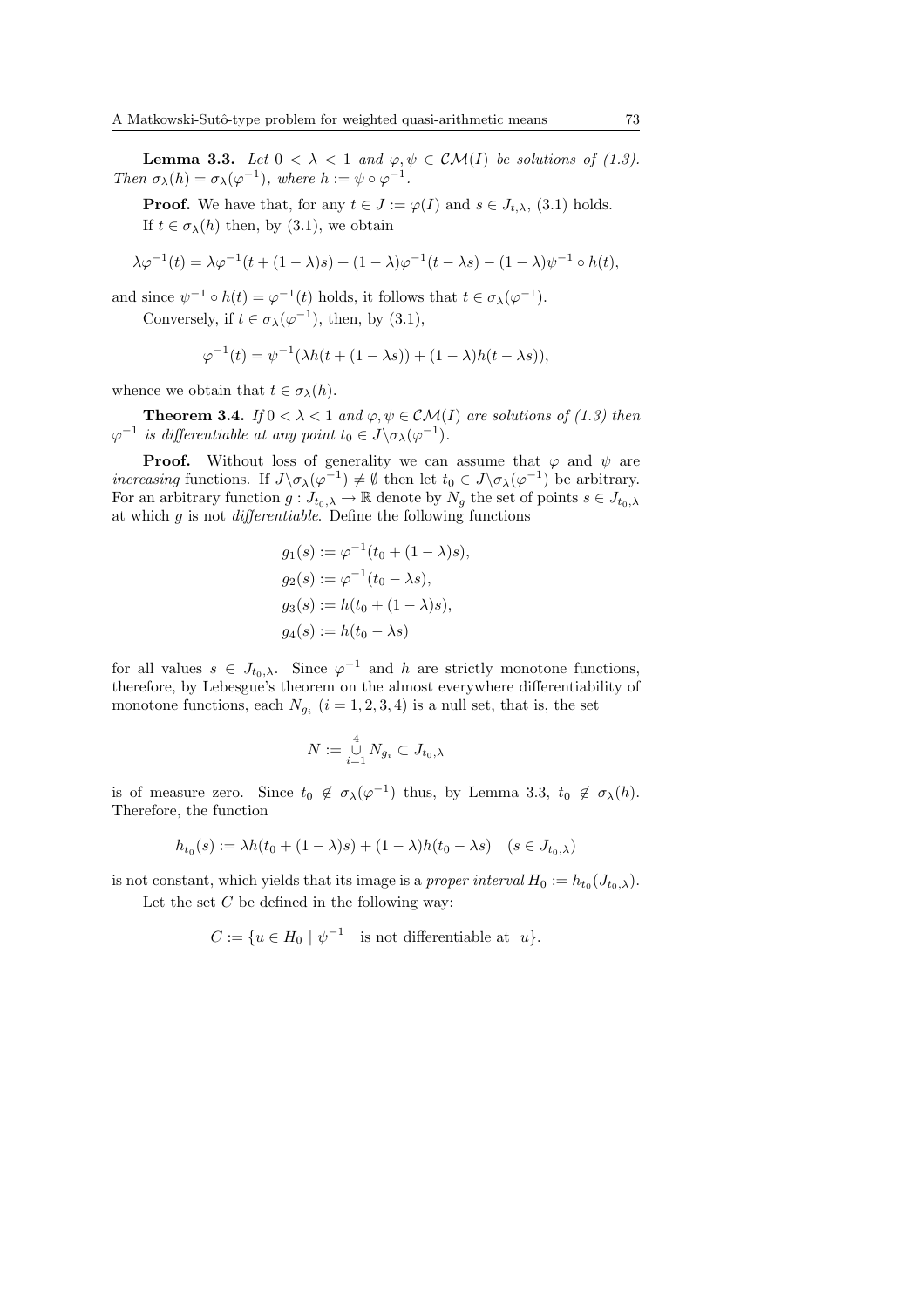Then, by Lebesgue's theorem, C is a null set. Therefore  $H_0\backslash C$  is a set of positive measure. Define D as follows:

$$
D := h_{t_0}^{-1}(H_0 \backslash C) \subseteq J_{t_0,\lambda}.
$$

Then  $h_{t_0}(D) = H_0 \backslash C$ . If D were a null set, then  $h_{t_0}(D)$  would also be a null set since by Theorem 2.2,  $h_{t_0}$  is a locally Lipschitz function. Therefore D is a set of positive measure in  $J_{t_0,\lambda}$ . This implies that  $D\setminus N$  is also a set of positive measure, hence  $D\backslash N$  is not empty. Let  $s_0 \in D\backslash N$  be arbitrarily fixed. Then  $g_i$ is differentiable at  $s_0$   $(i = 1, 2, 3, 4)$  and  $\psi^{-1}$  is differentiable at  $h_{t_0}(s_0)$ . Then, by (3.1), the equation

(3.3) 
$$
\lambda \varphi^{-1}(t) = \lambda \varphi^{-1}(t + (1 - \lambda)s_0) + (1 - \lambda)\varphi^{-1}(t - \lambda s_0) - (1 - \lambda)\psi^{-1}(\lambda h(t + (1 - \lambda)s_0) + (1 - \lambda)h(t - \lambda s_0))
$$

holds for all  $t \in J$  such that  $s_0 \in J_{t,\lambda}$  is also valid. This latter set of values of t is an open interval containing  $t_0$ . Thus,  $\psi^{-1}$  is differentiable at  $(t_0 + (1 - \lambda)s_0)$ and at  $(t_0 - \lambda s_0)$ ; h is differentiable at  $(t_0 + (1 - \lambda)s_0)$  and at  $(t_0 - \lambda s_0)$ , and  $\psi^{-1}$  is differentiable at  $h_{t_0}(s_0)$ , therefore, by the chain rule, the expression on the right side of (3.2) is differentiable at  $t_0$ . Thus, we obtain that  $\varphi^{-1}$  is differentiable at  $t_0$ .

Applying the previous result, we obtain the following important regularity theorem for the solutions of (1.3).

**Theorem 3.5.** If  $0 < \lambda < 1$  and  $\varphi, \psi \in \mathcal{CM}(I)$  are solutions of (1.3), then there exists a nonvoid open interval  $K \subset I$  on which  $\varphi$  and  $\psi$  are differentiable and  $\varphi'(x) \neq 0$ ,  $\psi'(x) \neq 0$  for all  $x \in K$ .

**Proof.** Consider the function  $\varphi^{-1}: J \to I$ , where  $J := \varphi(I)$ . Then there are two possible cases:

(i) either  $\sigma_{\lambda}(\varphi^{-1}) = J$ , that is, every  $t \in J$  is a point of  $\lambda$ -symmetry for  $\varphi^{-1}$ ;

(ii) or  $\sigma_{\lambda}(\varphi^{-1}) \neq J$ , that is,  $\varphi^{-1}$  has a point of non- $\lambda$ -symmetry in J.

In case (i), for all  $t \in J$  and  $s \in J_{t,\lambda}$ ,

$$
\varphi^{-1}(t) = \lambda \varphi^{-1}(t + (1 - \lambda)s) + (1 - \lambda)\varphi^{-1}(t - \lambda s)
$$

holds. Since  $\varphi^{-1}$  is continuous, we have  $\varphi^{-1}(u) = Au + B$  (where  $A \neq 0$  and B are constants) for  $u \in J$ . This implies that  $A_{\varphi}(x, y; \lambda) = \lambda x + (1 - \lambda)y$  for all  $x, y \in I$ , hence, by (1.3),  $A_{\psi}(x, y; \lambda) = \lambda x + (1 - \lambda)y$  holds for all  $x, y \in I$ . Thus,  $\psi$  is also an affine function, therefore  $\varphi$  and  $\psi$  are differentiable functions with non-vanishing derivatives.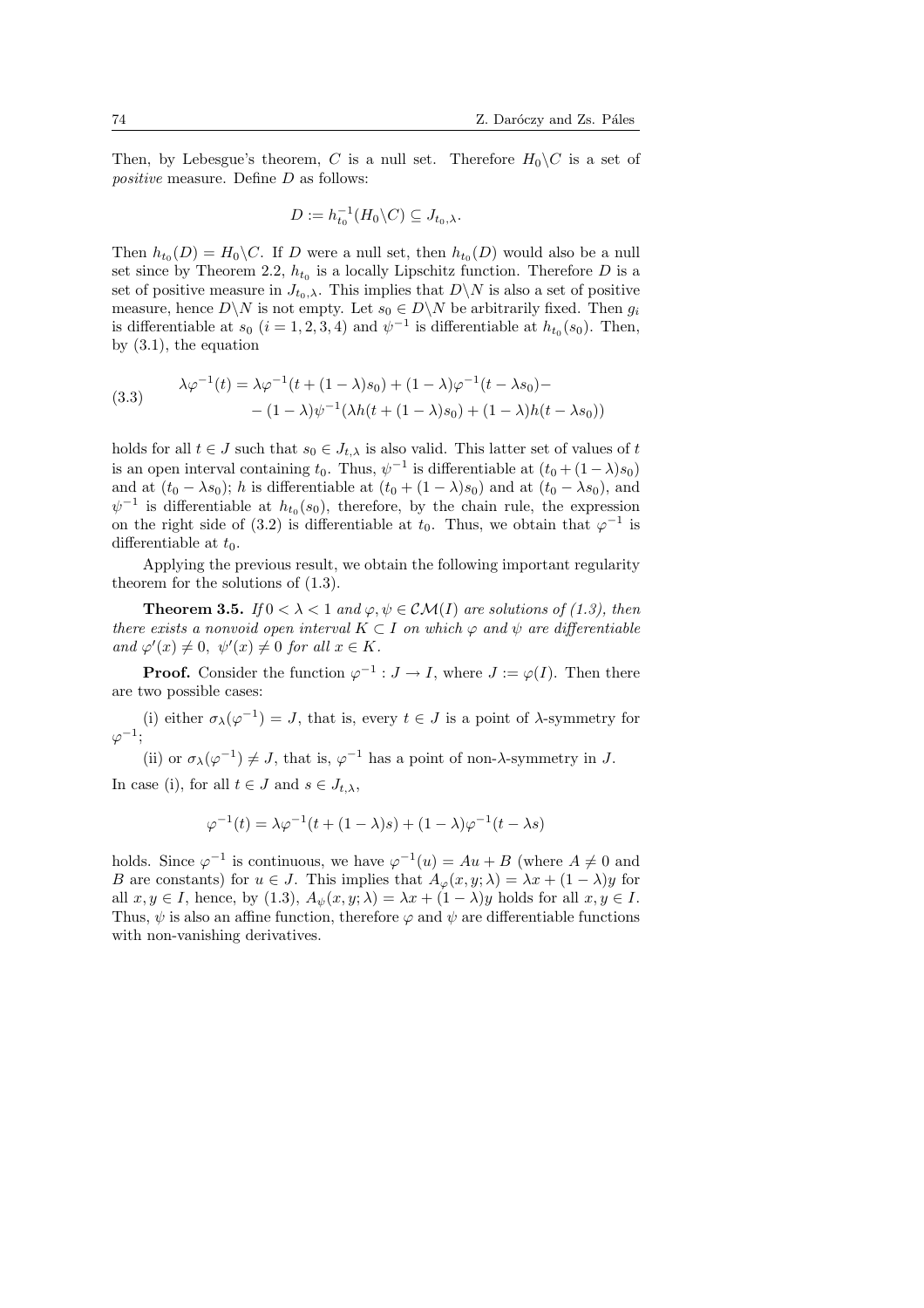In case (ii), there exists  $t_0 \notin \sigma_\lambda(\varphi^{-1})$ . With the notation  $G := \{t \in J \mid t \notin \varphi\}$  $\notin \sigma_{\lambda}(\varphi^{-1})\},\$ due to Lemma 3.2, we have that G is a nonvoid open set. Thus, by Theorem 3.4, there exists a nonvoid open interval  $\Delta \subset G \subset J$  such that  $\varphi^{-1}$  is differentiable on  $\Delta$ . Hence  $\varphi$  is differentiable on some nonvoid open interval  $K_0 \subset I$  and Corollary 2.4 implies that  $\varphi'(x) \neq 0$  if  $x \in K_0$ . Now let us restrict equation (1.3) to the interval  $K_0$ . Then the role of the functions  $\varphi$ and  $\psi$  can be interchanged and, by a similar argument, we obtain that there exists a nonvoid open interval  $K \subset K_0 \subset I$  on which  $\psi$  is differentiable and  $\psi'(x) \neq 0$  if  $x \in K$ . This completes the proof of the existence of the desired subinterval.

### 4. Continuous differentiability of solutions

If  $\varphi, \psi \in \mathcal{CM}(I)$  are differentiable solutions of (1.3) with non-vanishing derivatives then (since the functions  $\varphi^{-1}$  and  $\psi^{-1}$  have the Darboux's property) we can assume that  $\varphi'(x) > 0$  and  $\psi'(x) > 0$  for every  $x \in I$  without loss of generality.

**Lemma 4.1.** If  $0 < \lambda < 1$  is a fixed number and  $\varphi, \psi \in \mathcal{CM}(I)$  are solutions of (1.3), moreover,  $\varphi$  and  $\psi$  are differentiable functions on I and  $\varphi'(x) > 0$ ,  $\psi'(x) > 0$  if  $x \in I$  then, with the notation

(4.1) 
$$
J := \varphi(I), \quad f := \varphi' \circ \varphi^{-1}, \quad g := \psi' \circ \varphi^{-1},
$$

the functions  $f, g: J \to \mathbb{R}_+$  satisfy the functional equation

(4.2) 
$$
f(\lambda u + (1 - \lambda)v)(g(v) - g(u)) = \lambda(f(u)g(v) - f(v)g(u))
$$

for all  $u, v \in J$ .

**Proof.** Let us differentiate the functional equation (1.3) first with respect to  $x$  and then with respect to  $y$ . The conditions of the lemma ensure the differentiability, and we get the equations

$$
\lambda \frac{\lambda \varphi'(x)}{\varphi'(A_{\varphi}(x,y;\lambda))}+(1-\lambda)\frac{\lambda \psi'(x)}{\psi'(A_{\psi}(x,y;\lambda))}=\lambda
$$

and

$$
\lambda \frac{(1-\lambda) \varphi'(y)}{\varphi'(A_{\varphi}(x,y;\lambda))}+(1-\lambda) \frac{(1-\lambda) \psi'(y)}{\psi'(A_{\psi}(x,y;\lambda))}=1-\lambda
$$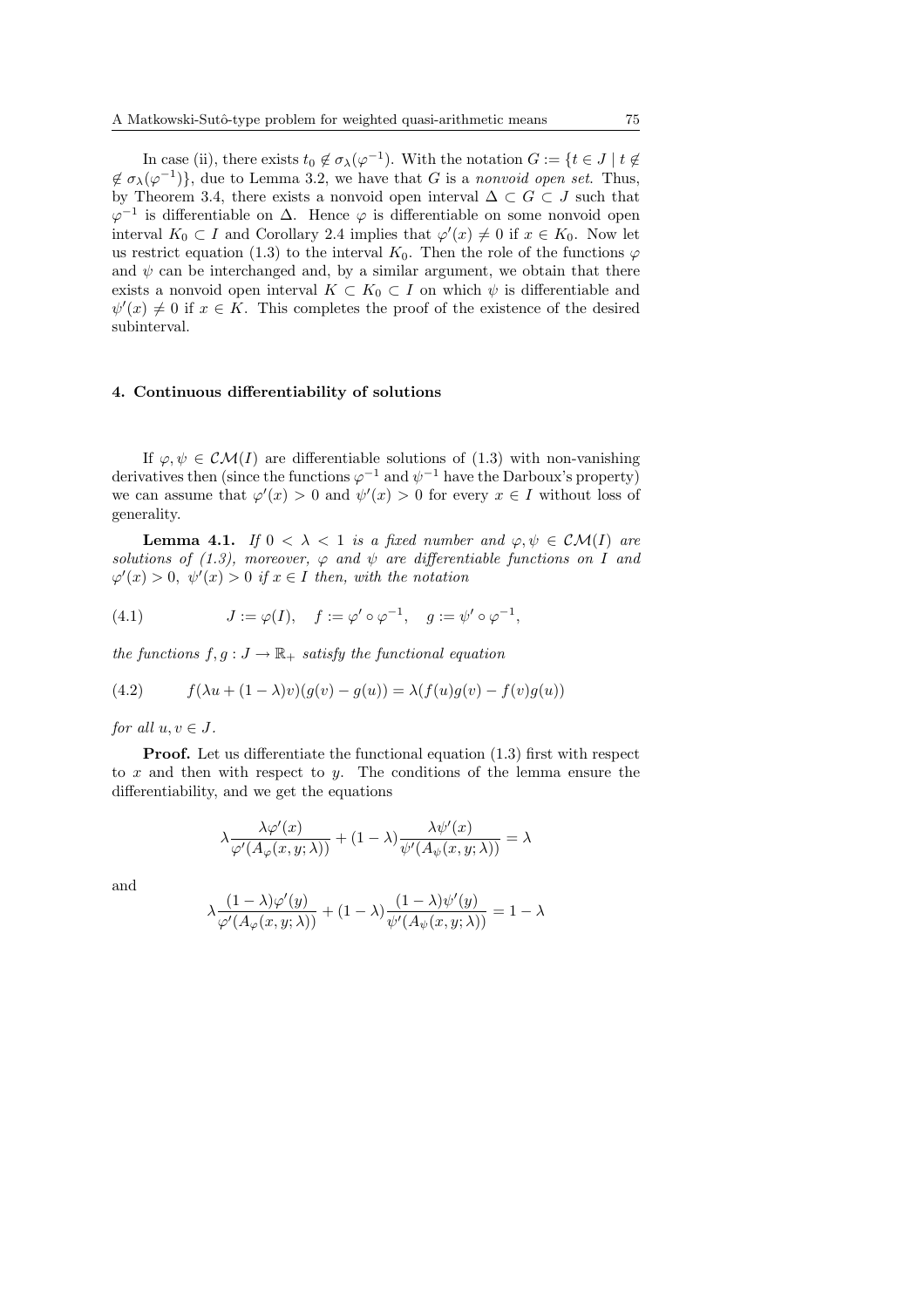for all  $x, y \in I$ . Multiplying the first equation by  $(1 - \lambda)\psi'(y)$ , the second by  $\lambda \psi'(x)$ , and subtracting the new equations from each other, we obtain

$$
\frac{\lambda(\varphi'(x)\psi'(y) - \varphi'(y)\psi(x))}{\varphi'[A_{\varphi}(x, y; \lambda)]} = \psi'(y) - \psi'(x)
$$

for all  $x, y \in I$ . Let  $u = \varphi(x), v = \varphi(y)$   $(u, v \in J := \varphi(I))$  be arbitrary then with the notations of  $(4.1)$ , we obtain equation  $(4.2)$ .

**Definition 4.2.** We say that  $h: J \to \mathbb{R}_+$  is an element of the set  $\mathcal{D}(J)$  if  $h = d \circ c$ , where  $c \in \mathcal{CM}(J)$  and  $d : I := c(J) \to \mathbb{R}_+$  is a derivative function, that is there exists a differentiable function  $D: I \to \mathbb{R}_+$ , such that  $D'(x) = d(x)$ for all  $x \in I$ .

According to the previous definition, the functions  $f$  and  $g$  involved in the functional equation (4.2) are elements of the set  $\mathcal{D}(J)$ .

**Theorem 4.3.** If the functions  $f, g \in \mathcal{D}(J)$  satisfy the functional equation (4.2) for all  $u, v \in J$  (where  $0 < \lambda < 1$  is fixed), then there exists a nonvoid open interval  $J_0 \subset J$  on which f is continuous.

**Proof.** (i) If there exists a nonvoid open interval  $J_0 \subset J$  on which f is continuous then the statement is true. If there exists a nonvoid open interval  $J_0 \subset J$  on which g is constant then let  $g(t) =: k$  for  $t \in J_0$ . Substituting arbitrary values  $u, v \in J_0(\subset J)$  into (4.2), we get that  $f(u)k - f(v)k = 0$  for all  $u, v \in J_0$ . Hence, f must be constant on  $J_0$  and consequently, f is continuous on  $J_0$ .

Therefore, we may assume that  $f, g \in \mathcal{D}(J)$  and that f and g are not constants on any nonvoid open subinterval  $J_0 \subset J$ . Denote by  $\mathcal{D}_0(J)$  the set of functions in  $\mathcal{D}(J)$  which are not constant on any proper subinterval of J.

(ii) Suppose that  $f, g \in \mathcal{D}_0(J)$  satisfy  $(4.2)$  for all  $y, v \in J$ . Define the set  $C(g)$  by

$$
C(g) := \{ t \mid t \in J, g \text{ is continuous at } t \}.
$$

Then  $g = d \circ c$ , where c is continuous and strictly monotone, d is a derivative function; therefore g is continuous at each point  $t \in J$  for which d is continuous at the point  $c(t)$ . Since the derivative function d is of Baire class 0 or 1, thus, according to Baire's theorem  $([12], [13], [10])$ , the set of all points at which d is continuous is a *dense set of type*  $G_{\delta}$  in  $c(J)$ , whence, because c is continuous and strictly monotone,  $C(g)$  is also a dense  $G_{\delta}$  set in J.

Now we will show that there exist points  $u_0, v_0 \in C(g)$  such that  $g(u_0) \neq$  $\neq g(v_0)$ . Contrary to our assumption, suppose that  $g(t) = k$  for every  $t \in C(g)$ , where  $k > 0$  is a constant. Then substituting the values  $u, v \in C(g)$  into (4.2), we obtain

$$
f(u)k - f(v)k = 0,
$$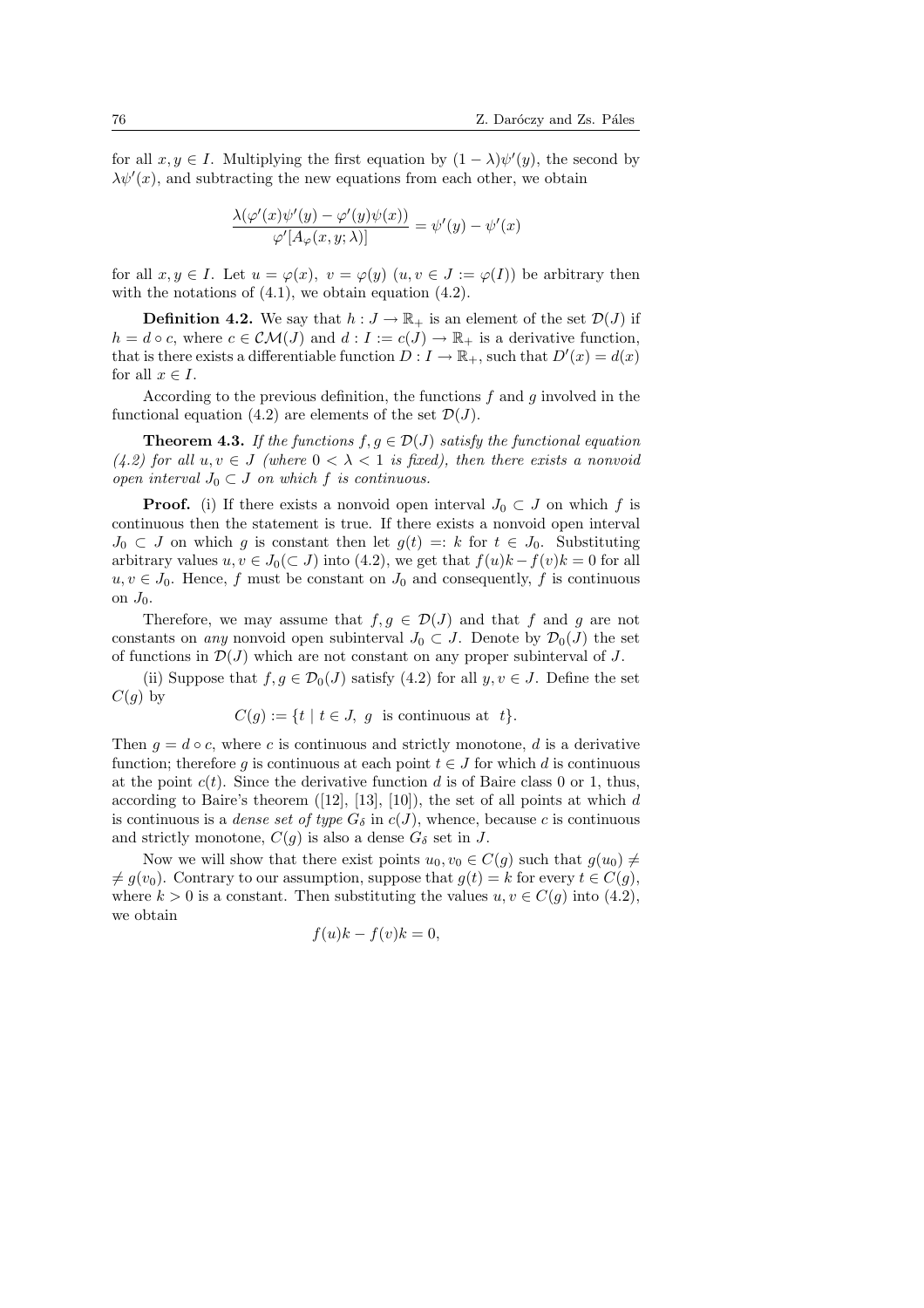whence  $f(t) = l$  follows for every  $t \in C(g)$ , where  $l > 0$  is a constant.

Because of the property of the set  $C(g)$ , for all  $u \in J$ , there exists  $v \in C(g)$ such that  $\lambda u + (1 - \lambda)v \in C(g)$ . Thus, by (4.2),

$$
l[k - g(u)] = \lambda(f(u)k - lg(u))
$$

for every  $u \in J$ . This implies

$$
f(u) = \frac{l(\lambda - 1)g(u) + lk}{\lambda k} \quad \text{if } u \in J.
$$

If we substitute this form of the function  $f$  back into equation  $(4.2)$ , after some calculations, we get

(4.3) 
$$
(k - g(\lambda u + (1 - \lambda)v))(g(v) - g(u)) = 0
$$

for all  $u, v \in J$ .

Now let  $v_0 \in J$  be fixed such that  $c := g(v_0) \neq k$  holds. (Such a  $v_0$  exists since  $g$  is non-constant.)

On the other hand, for any  $t \in J$  and for any  $\varepsilon > 0$  satisfying  $|t-\varepsilon, t+\varepsilon| \subset J$ , there exists  $u \in ]t - \varepsilon, t + \varepsilon[\subset J]$  such that

$$
g(\lambda u + (1 - \lambda)v_0) \neq k.
$$

This last statement is valid because g is non-constant on any proper subinterval. Thus, by (4.3) it is obvious that  $g(u) = g(v_0) = c$  holds. So in any neighborhood of any point  $t \in J$  there exists u such that  $q(u) = c$  and there exists s such that  $g(s) = k \neq c$  which yields that g is not continuous anywhere and it is a contradiction.

(iii) We have proved in the previous part (ii) that there exist points  $u_0, v_0 \in$  $\in C(q)$  such that

$$
g(u_0) \neq g(v_0)
$$

holds. Then there exist a neighborhood  $U \subset J$  of  $u_0$  and a neighborhood  $V \subset J$ of  $v_0$  such that for any  $u \in U$  and  $v \in V$  we have  $g(u) \neq g(v)$ . Hence, by (4.2),

$$
f(\lambda u + (1 - \lambda)v) = \lambda \frac{f(u)g(v) - f(v)g(u)}{g(v) - g(u)}
$$

follows for all  $u \in U$  and  $v \in V$ . This implies

(4.4) 
$$
f(t) = \lambda \frac{f\left(\frac{t - (1 - \lambda)v}{\lambda}\right)g(v) - f(v)g\left(\frac{t - (1 - \lambda)v}{\lambda}\right)}{g(v) - g\left(\frac{t - (1 - \lambda)v}{\lambda}\right)}
$$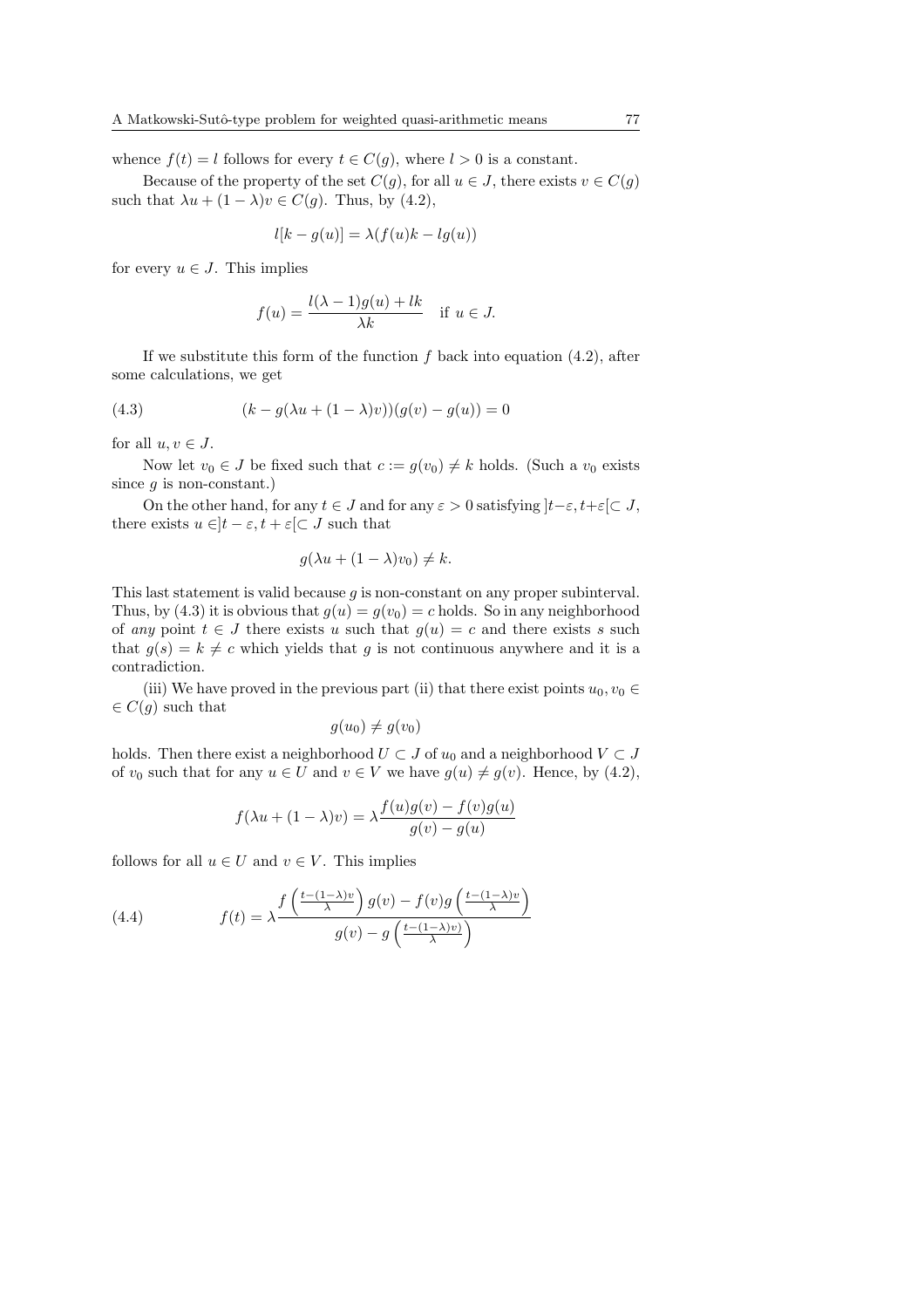for every pair of values

$$
(t, v) \in S := \{(t, v) \mid v \in V, \ t \in \lambda U + (1 - \lambda)v\},\
$$

where  $t_0 := \lambda u_0 + (1 - \lambda)v_0 \in J$ . By (4.4) and in view of Járai's theorem ([9, Theorem 3.3, we obtain that f is *continuous* in a neighborhood of the point  $t_0 \in J$ , that is, there exists a nonvoid open interval  $t_0 \in J_0 \subset J$  on which f is continuous.

Finally we can state the following regularity theorem.

**Theorem 4.4.** Let  $0 < \lambda < 1$  and  $\varphi, \psi \in \mathcal{CM}(I)$  be solutions of the functional equation (1.3). Then there exists a nonvoid open interval  $K \subset I$ such that  $\varphi, \psi$  are continuously differentiable on K and  $\varphi'(x) \neq 0, \ \psi'(x) \neq 0$ if  $x \in K$ .

**Proof.** In virtue of Theorem 3.5, there exists a nonvoid open interval  $K_1 \subset I$  on which  $\varphi$  and  $\psi$  are differentiable with non-vanishing derivatives. We can assume that  $\varphi'(x) > 0$  and  $\psi'(x) > 0$  if  $x \in K_1$ . Then by Lemma 4.1, with the notation of  $(4.1)$ , we obtain that  $(4.2)$  holds, where  $f, g \in \mathcal{D}(K_1)$ . Thus, by Theorem 4.3, we obtain that there exists a nonvoid open interval  $J_0 \subset J$  on which f is *continuous*. It means that  $f := \varphi' \circ \psi^{-1} : J \to \mathbb{R}_+$  is continuous in  $J_0$ . Consequently,  $K_2 :=$  $:= \varphi^{-1}(J_0) \subset K_1 \subset I$  is a nonvoid open interval and

$$
\varphi'(x) = \varphi' \circ \varphi^{-1}(s) = f(s) = f \circ \varphi(x)
$$

for all  $x \in K_2$ . Hene  $\varphi'$  is *continuous* on the nonvoid open interval  $K_2 \subset I$ .

It is obvious that  $\varphi, \psi \in \mathcal{CM}(K_2)$  and  $\varphi, \psi$  satisfy the functional equation (1.3) in  $K_2$ , where  $\varphi$  is continuously differentiable on  $K_2$  and  $\varphi'(x) > 0$  if  $x \in K_2$ . Now apply our previous results for  $\psi$ . Then there exists a nonvoid open interval  $K \subset K_2$  such that  $\psi$  is continuously differentiable on K and  $\psi'(x) > 0$  if  $x \in K$ . Thus the statement of the theorem holds on the interval K.

#### 5. Solution for the problem

The case  $\lambda = \frac{1}{2}$  $\frac{1}{2}$  (which is the original Matkowski-Sutô problem) was treated and completely solved in [6]. Therefore, it remains to consider the case  $0 < \lambda < 1$  and  $\lambda \neq \frac{1}{2}$  $\frac{1}{2}$  only. Then the following statement holds.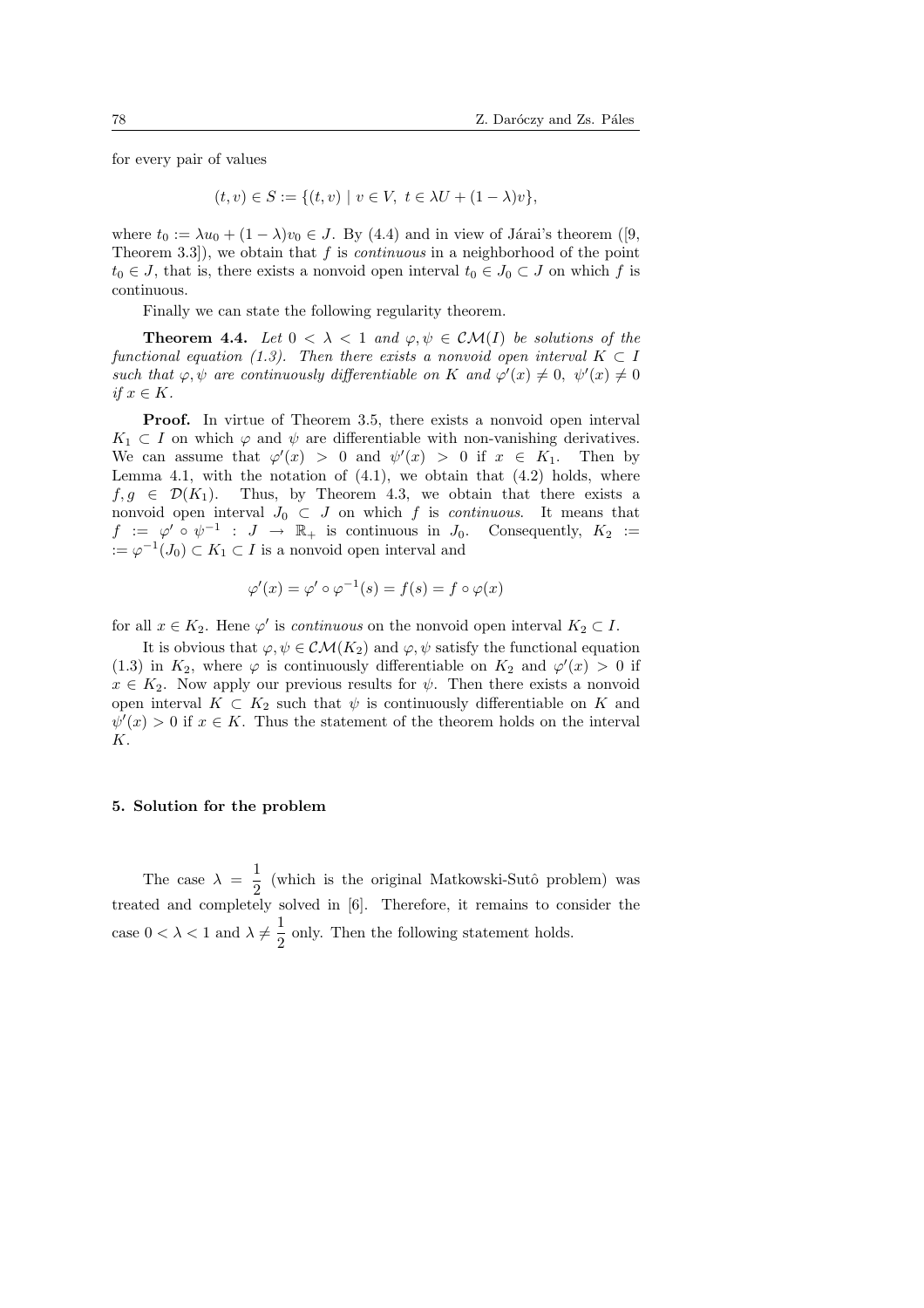**Theorem 5.1.** Let  $0 < \lambda < 1$  and  $\lambda \neq \frac{1}{2}$  $\frac{1}{2}$ . If  $\varphi, \psi \in \mathcal{CM}(I)$  are solutions of the functional equation (1.3) then there exist constants  $a, b, c, d \in \mathbb{R}$ ,  $ac \neq 0$ such that

(5.1) 
$$
\varphi(x) = ax + b \quad and \quad \psi(x) = cx + d
$$

for all  $x \in I$ . Then

(5.2) 
$$
A_{\varphi}(x, y; \lambda) = A_{\psi}(x, y; \lambda) = \lambda x + (1 - \lambda)y
$$

for all  $x, y \in I$ .

Proof. In virtue of the Theorem 4.4, there exists a nonvoid open interval  $K \subset I$  such that  $\varphi$  and  $\psi$  are continuously differentiable on K and their derivatives do not vanish. Then, according to  $[7]$ ,  $(5.1)$  holds in K. Due to the extension theorem of the paper [2], (5.1) holds for all  $x \in I$ . This immediately yields that (5.2) is also true.

Now we are going to examine the solution of the general Matkowski-Sutô problem stated in the introduction for the class of weighted quasi-arithmetic means.

**Theorem 5.2.** If  $M_i: I^2 \to I$   $(i = 1, 2, 3)$  are weighted quasi-arithmetic means with some weight  $\lambda \left(0 < \lambda < 1; \lambda \neq \frac{1}{2}\right)$  $\frac{1}{2}$  on I, then the identity  $M_3 =$  $= M_1 \otimes M_2$  holds on  $I^2$  if and only if there exists  $f \in \mathcal{CM}(I)$  such that  $M_i(x, y) = A_f(x, y; \lambda)$   $(i = 1, 2, 3)$  holds for all  $x, y \in I$ .

**Proof.** There exist generating functions  $f_1, f_2, f_3 \in \mathcal{CM}(I)$  such that the invariance equation (c.f. [6], [1])

(5.3) 
$$
A_{f_3}(x, y; \lambda) = A_{f_3}(Af_1(x, y; \lambda), A_{f_2}(x, y; \lambda); \lambda)
$$

holds for all  $x, y \in I$ . Thus with the notations  $u := f_3(x), v = f_3(y), (u, v \in$  $\epsilon \in f_3(I) =: J$ ,  $\varphi := f_1 \circ f_3^{-1}$ ,  $\psi := f_2 \circ f_3^{-1}$ , (5.3) holds if and only if  $\varphi, \psi \in$  $\in \mathcal{CM}(J)$  satisfy the functional equation (1.3) for all  $u, v \in J$ . Then, by Theorem 5.1, we get that

$$
\varphi(u) = au + b, \quad \psi(u) = cu + d \quad (ac \neq 0)
$$

for all  $u \in J$ . Whence, with the notation  $f := f_3, f \in \mathcal{CM}(I)$ , and since  $\varphi =$  $f_1 = f_1 \circ f_3^{-1} = f_1 \circ f^{-1}, \ \psi = f_2 \circ f_3^{-1} = f_2 \circ f^{-1}, \text{ we have } f_1 = \varphi \circ f, f_2 = \psi \circ f,$ where  $\varphi$  and  $\psi$  are given in (5.1). Thus,  $M_i(x, y; \lambda) = A_f(x, y; \lambda)$  is valid for all  $x, y \in I$  and  $i = 1, 2, 3$ .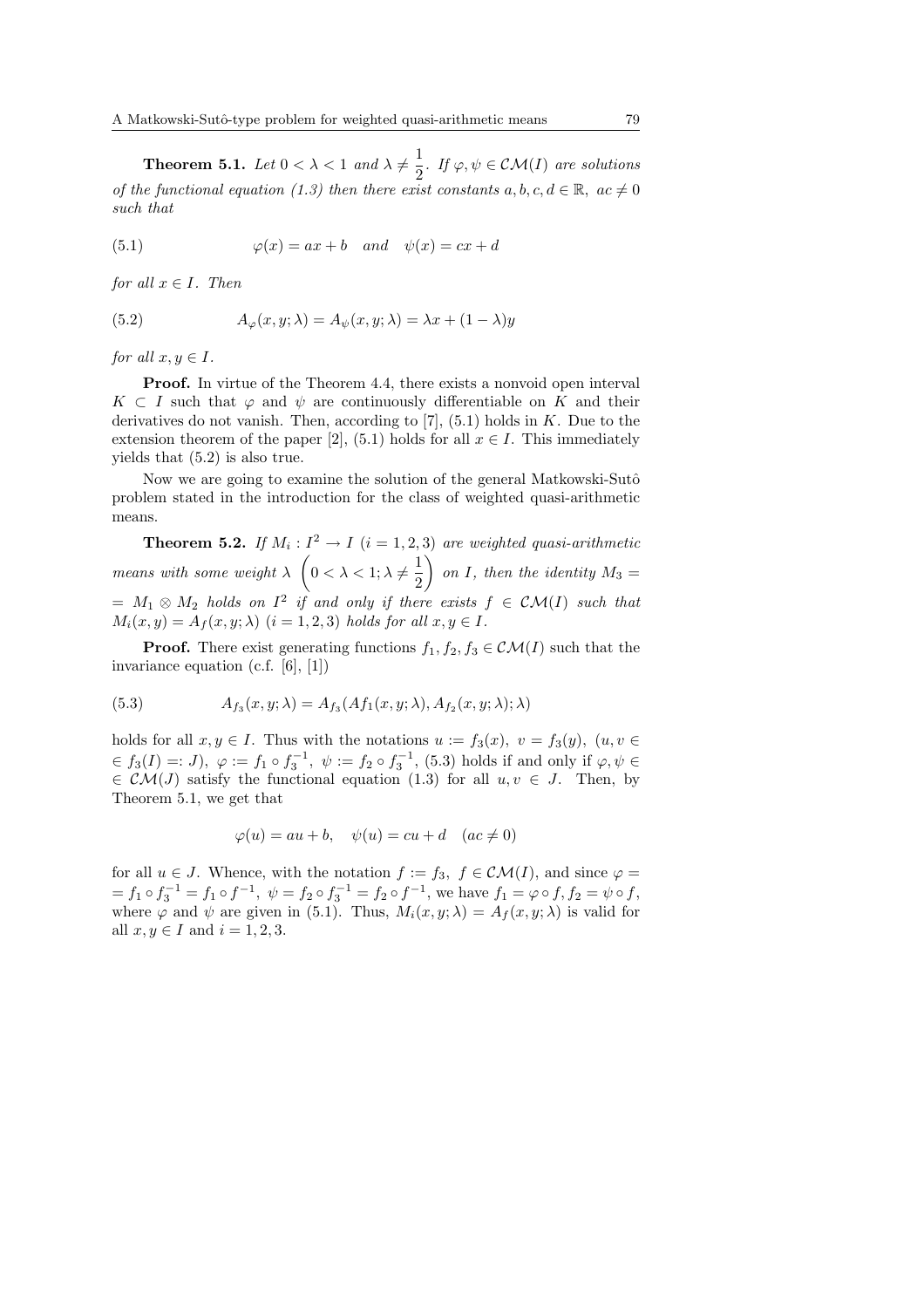#### References

- [1] Borwein J.M. and Borwein P.B.,  $Pi$  and the AGM (A study in analytic number theory and computational complexity), John Wiley & Sons Inc., New York, 1987.
- [2] Daróczy Z., Hajdu G. and Che Tat Ng, An extension theorem for a Matkowski-Sutô problem, *Colloq. Math.*, (2003) (to appear)
- [3] Dar $\acute{o}czy$  Z. and Maksa Gy., On a problem of Matkowski, *Colloq.* Math., **82** (1999), 117-123.
- [4] Daróczy Z., Maksa Gy. and Páles Zs., Extension theorems for the Matkowski-Sutô problem, *Demonstratio Math.*, **33** (2000), 547-556.
- [5] Daróczy Z. and Páles Zs., On means that are both quasi-arithmetic and conjugate arithmetic, Acta Math. Hungar., 90 (2001), 271-282.
- [6] Daróczy Z. and Páles Zs., Gauss-compositions of means and the solution of the Matkowski-Sutô problem, Publ. Math. Debrecen, 61 (2002), 157-218.
- [7] Dar $\acute{o}czy$  Z. and Páles Zs., The Matkowski-Sutô problem for weighted quasi-arithmetic means, Acta Math. Hungar., (2003) (to appear)
- [8] Hardy G.H., Littlewood J.E. and Pólya G., Inequalities, Cambridge University Press, Cambridge, 1934 (first edition), 1952 (second edition).
- [9] **Járai A.**, Baire property implies continuity for solutions of functional equations - even with few variables, Acta Sci. Math. (Szeged),  $66$  (2000), 579-601.
- [10] Laczkovich M., *Valós függvénytan (Real function theory)*, Eötvös Loránd Tudományegyetem Természettudományi Kar, Budapest, 1995.
- [11] Matkowski J., Invariant and complementary quasi-arithmetic means, Aequationes Math., 57 (1999), 87-107.
- [12] Natanson I.P., Theorie der Funktionen einer reellen Veränderlichen, 5th ed., Akademie-Verlag, Berlin, 1981.
- [13] Oxtoby J.C., Measure and category. A survey of the analogies between topological and measure spaces, Springer, New York, 1971. (Graduate Texts in Mathematics, Vol. 2.)
- [14] **Páles Zs.**, A regularity theorem for composite functional equations,  $Acta$ Sci. Math. (Szeged), (2003) (to appear)
- [15] Roberts A.W. and Varberg D.E., Convex functions, Academic Press, New York-London, 1973.
- [16] Sutô O., Studies on some functional equations I., Tôhoku Math. J., 6 (1914), 1-15.